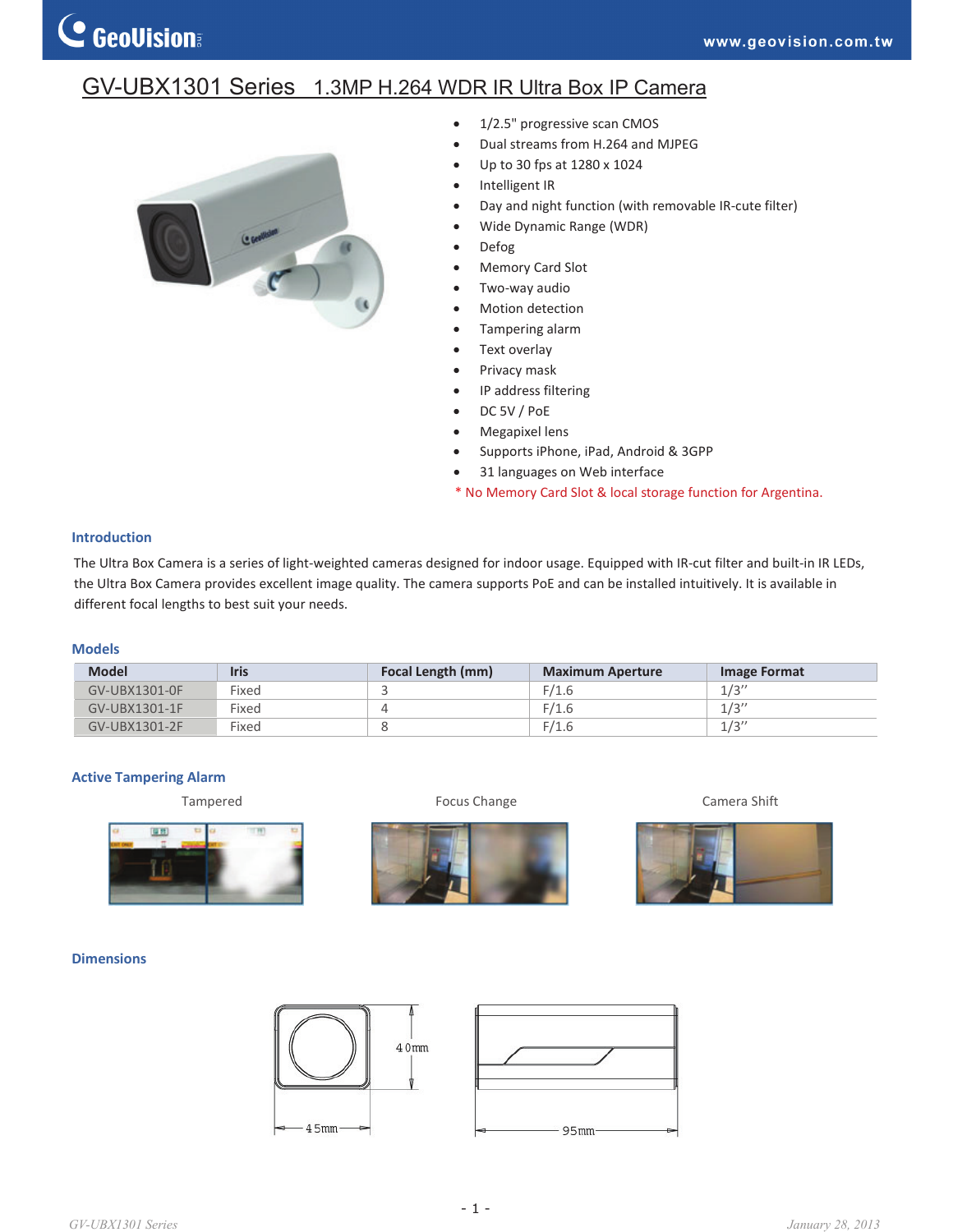# C GeoVision

| <b>Specifications</b>       |               |                                                                                                                                                                           |                |                                                                                             |  |  |
|-----------------------------|---------------|---------------------------------------------------------------------------------------------------------------------------------------------------------------------------|----------------|---------------------------------------------------------------------------------------------|--|--|
| Camera                      |               | GV-UBX1301-0F                                                                                                                                                             | GV-UBX1301-1F  | <b>GV-UBX1301-2F</b>                                                                        |  |  |
| Image Sensor                |               | 1/2.5" progressive scan CMOS"                                                                                                                                             |                |                                                                                             |  |  |
| Picture Elements            |               | 1280 (H) x 1024 (V)                                                                                                                                                       |                |                                                                                             |  |  |
|                             | Color         | $0.15$ Lux at $F/1.6$                                                                                                                                                     |                |                                                                                             |  |  |
| Minimum Illumination        | B/W           | 0 Lux at $F/1.6$                                                                                                                                                          |                |                                                                                             |  |  |
|                             | IR ON         |                                                                                                                                                                           |                |                                                                                             |  |  |
| <b>Shutter Speed</b>        |               | Automatic, Manual (1/5 ~ 1/8000 sec)                                                                                                                                      |                |                                                                                             |  |  |
| White Balance               |               | Automatic, Manual (2800K ~ 8500K)                                                                                                                                         |                |                                                                                             |  |  |
| Gain Control                |               | Automatic                                                                                                                                                                 |                |                                                                                             |  |  |
| S/N Ratio                   |               | 50 dB                                                                                                                                                                     |                |                                                                                             |  |  |
| <b>BLC</b>                  |               | Yes                                                                                                                                                                       |                |                                                                                             |  |  |
| Lens                        |               |                                                                                                                                                                           |                |                                                                                             |  |  |
| Megapixel                   |               | Yes                                                                                                                                                                       |                |                                                                                             |  |  |
| Focal Length                |               | 3 mm                                                                                                                                                                      | $4 \text{ mm}$ | $8 \text{ mm}$                                                                              |  |  |
| Day/Night                   |               | Yes (with removable IR-cut filter)                                                                                                                                        |                |                                                                                             |  |  |
|                             |               |                                                                                                                                                                           |                |                                                                                             |  |  |
| Lens Type                   |               | Fixed                                                                                                                                                                     |                |                                                                                             |  |  |
| Maximum Aperture            |               | F/1.6                                                                                                                                                                     |                |                                                                                             |  |  |
| Mount                       |               | M12, Pitch 0.5 mm                                                                                                                                                         |                |                                                                                             |  |  |
| Image Format                |               | 1/3''                                                                                                                                                                     |                |                                                                                             |  |  |
|                             | Focus         |                                                                                                                                                                           |                |                                                                                             |  |  |
| Operation                   | Zoom          |                                                                                                                                                                           | Fixed          |                                                                                             |  |  |
|                             | Iris          |                                                                                                                                                                           |                |                                                                                             |  |  |
| IR LED Quantity             |               | 4 IR LEDS                                                                                                                                                                 |                |                                                                                             |  |  |
| <b>IR Distance</b>          |               | 10 m / 32.81 ft. (Max.)                                                                                                                                                   |                |                                                                                             |  |  |
| <b>Operation</b>            |               |                                                                                                                                                                           |                |                                                                                             |  |  |
| Video Compression           |               | H.264, MJPEG                                                                                                                                                              |                |                                                                                             |  |  |
| Video Stream                |               | Dual streams from H.264 and MJPEG                                                                                                                                         |                |                                                                                             |  |  |
| <b>Frame Rate</b>           |               | 30 fps at 1280 x 1024<br>*The frame rate and the performance may vary depending on the number of connections and data<br>bitrates (different scenes).                     |                |                                                                                             |  |  |
| <b>Image Setting</b>        |               | Brightness, Contrast, Saturation, Sharpness, Gamma, White Balance, Flicker-less, Image Orientation,<br>Shutter Speed, D/N Sensitivity, Backlight Compensation, WDR, Defog |                |                                                                                             |  |  |
| <b>Audio Compression</b>    |               | G.711, AAC (24 kHz / 16 bit)<br>*AAC (24 kHz / 16 bit) is only supported by GV-System V8.5.6 or later                                                                     |                |                                                                                             |  |  |
| Two-way Audio               |               | Yes                                                                                                                                                                       |                |                                                                                             |  |  |
| <b>Video Resolution</b>     |               |                                                                                                                                                                           |                |                                                                                             |  |  |
|                             | 4:3           | 1280 x 960, 640 x 480, 320 x 240                                                                                                                                          |                |                                                                                             |  |  |
| Main Stream<br>Sub Stream   | 16:9          | 1280 x 720, 640 x 360, 448 x 252                                                                                                                                          |                |                                                                                             |  |  |
|                             | 5:4           | 1280 x 1024, 640 x 512, 320 x 256                                                                                                                                         |                |                                                                                             |  |  |
|                             | 4:3           | 640 x 480, 320 x 240                                                                                                                                                      |                |                                                                                             |  |  |
|                             | 16:9          | 640 x 360, 448 x 252                                                                                                                                                      |                |                                                                                             |  |  |
|                             | 5:4           | 640 x 512, 320 x 256                                                                                                                                                      |                |                                                                                             |  |  |
| <b>Network</b>              |               |                                                                                                                                                                           |                |                                                                                             |  |  |
| Interface                   |               | 10/100 Ethernet                                                                                                                                                           |                |                                                                                             |  |  |
| Protocol                    |               |                                                                                                                                                                           |                | HTTP, HTTPS, TCP, UDP, SMTP, FTP, DHCP, NTP, UPnP, DynDNS, 3GPP/ISMA, RTSP, PSIA, SNMP, QoS |  |  |
|                             |               | (DSCP), ONVIF                                                                                                                                                             |                |                                                                                             |  |  |
| <b>Mechanical</b>           |               |                                                                                                                                                                           |                |                                                                                             |  |  |
| <b>Temperature Detector</b> |               | Yes                                                                                                                                                                       |                |                                                                                             |  |  |
| Connectors                  | Power         | 2-pin terminal block, PoE                                                                                                                                                 |                |                                                                                             |  |  |
|                             | Ethernet      | <b>RJ-45</b>                                                                                                                                                              |                |                                                                                             |  |  |
|                             | Audio         | 1 In (RCA female for microphone)<br>1 Out (RCA female for speaker)                                                                                                        |                |                                                                                             |  |  |
|                             | Auto Iris     | DC Drive                                                                                                                                                                  |                |                                                                                             |  |  |
|                             |               | Micro SD / SDHC / SDXC memory card slot                                                                                                                                   |                |                                                                                             |  |  |
|                             | Local Storage | (for Class 6 card or above)                                                                                                                                               |                |                                                                                             |  |  |
| LED Indicator               |               | 2 LEDs: Power, Status                                                                                                                                                     |                |                                                                                             |  |  |